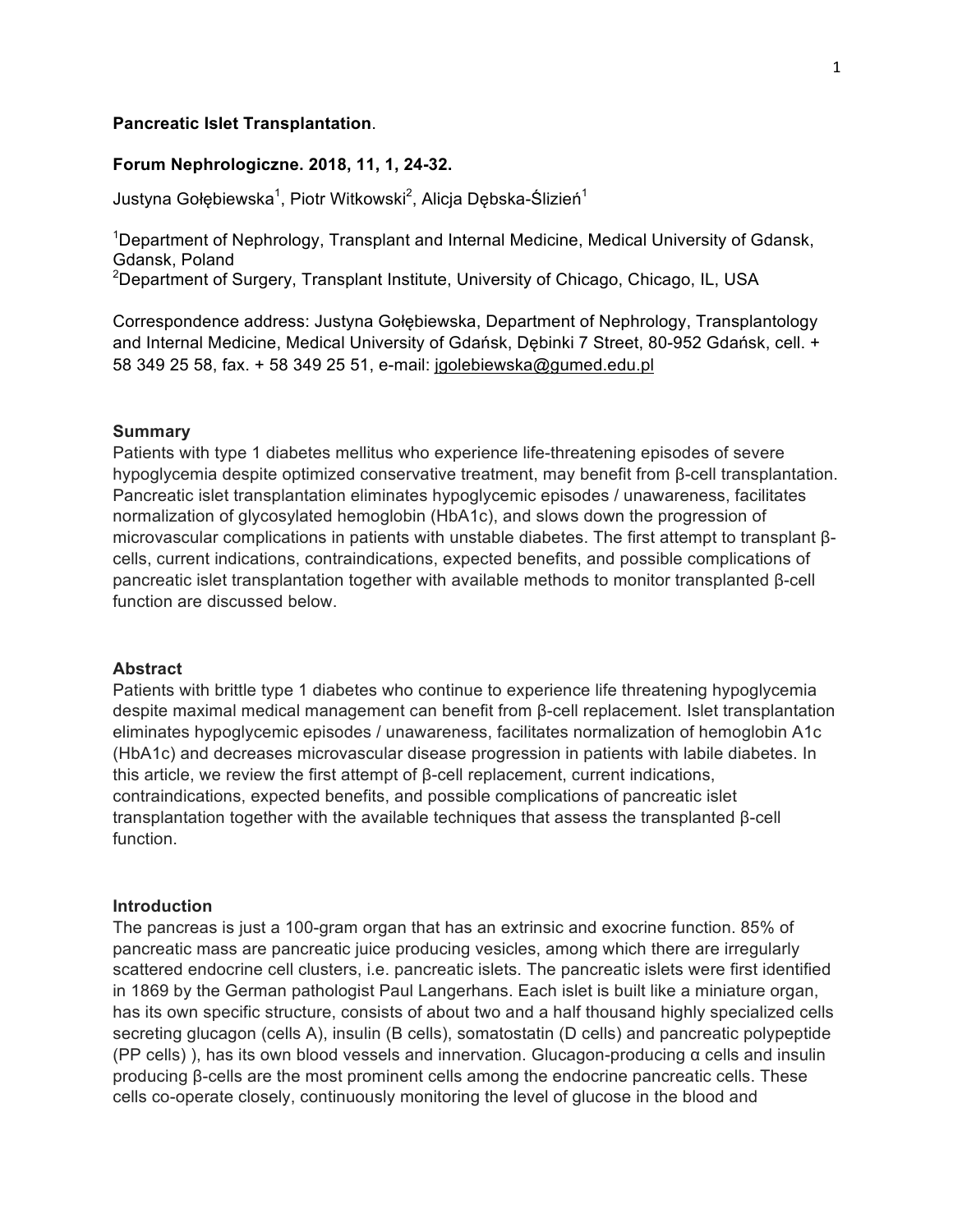continuously secrete the appropriate amounts of glucagon and insulin, thus maintaining the concentration of glucose in a narrow physiological range.

In type 1 diabetes, the immune system of the patient irreversibly destroys β cells, which are the only source of insulin in the human body. Insulin, is a vital hormone necessary for proper regulation of blood glucose and tissue utilization of glucose. In this situation, the survival of a patient with type 1 diabetes is possible only due to the administration of exogenous insulin, most often by subcutaneous injections. The course of type 1 diabetes depends on the rate of β cell loss. The depletion of β-cell secretory reserves is the reason for the unsteadiness course of diabetes with a tendency for blood glucose to drastically fluctuate from hyperglycemia to a hypoglycemic coma. Despite the ongoing insulin supplementation, even with the use of modern insulin pumps, the glycemic values in these patients often fluctuate in a very wide range and are far from those observed in the presence of functioning pancreatic islets. The unsteady course of diabetes accelerates the development of chronic complications.

## **Historical overview**

Due to the pitfalls of insulin therapy, attempts have been made to transplant the whole pancreas [1]. Without modern immunosuppression that could prevent rejection, they were doomed to failure as well as attempts to transplant other organs. Only in the 1960s, thanks to the use of azathioprine and glucocorticoids, the first successful pancreatic transplantation was performed. Despite continuous improvement of surgical methods, pancreatic transplantation is a difficult surgical procedure, with an increased risk of perioperative complications.

Therefore, from the beginning of the development of clinical transplantation attempts have been made to isolate and transplant the pancreatic islets themselves. The first isolation of pancreatic islets from the guinea pig pancreas was carried out by a Polish histologist, Prof. Stanisław Moskalewski in 1965 [2, 3]. This method was further improved and described by Paul Lacy [4]. He was the first to transplant islets in rats and then in monkeys and showed it could be an effective method of controlling glycaemia in vivo [5, 6]. The first transplantation of pancreatic islets took place in 1974 [7], but by the end of the 20th century the results were unsatisfactory. It was not until 1990 that the first patient with type 1 diabetes completely discontinued insulin after transplantation [8]. In the 80s and 90s, the method of transplantation was improved, but only 8% of patients in the first year could completely discontinue insulin [2]. The breakthrough came in 2000, when the Edmonton team introduced a less diabetogenic, glucocorticoid-free immunosuppressive regimen and used two or three repeated islet transplants from subsequent donors to the same recipient [2, 9]. This time, 100% of patients (7/7) did not require insulin after the first year, compared to the 8% that was noted previously. Unfortunately, in the long-term it turned out that the islets were gradually losing their activity and only 8% of patients did not require insulin 5 years after transplant [10, 11, 12]. Despite this, the majority of patients (around 90%) still had no problems with glycemic control and had no episodes of severe hypoglycemia. In these patients, the presence of c-peptide in the blood was still present, indicating that a number of islets continued to function, preventing the patient from having significant fluctuations in blood glucose. However, they required taking insulin, but much less than before the procedure [10]. In Poland, the first transplantation of pancreatic islets was performed in May 2008 by the Department of General and Transplant Surgery at Warsaw Medical University.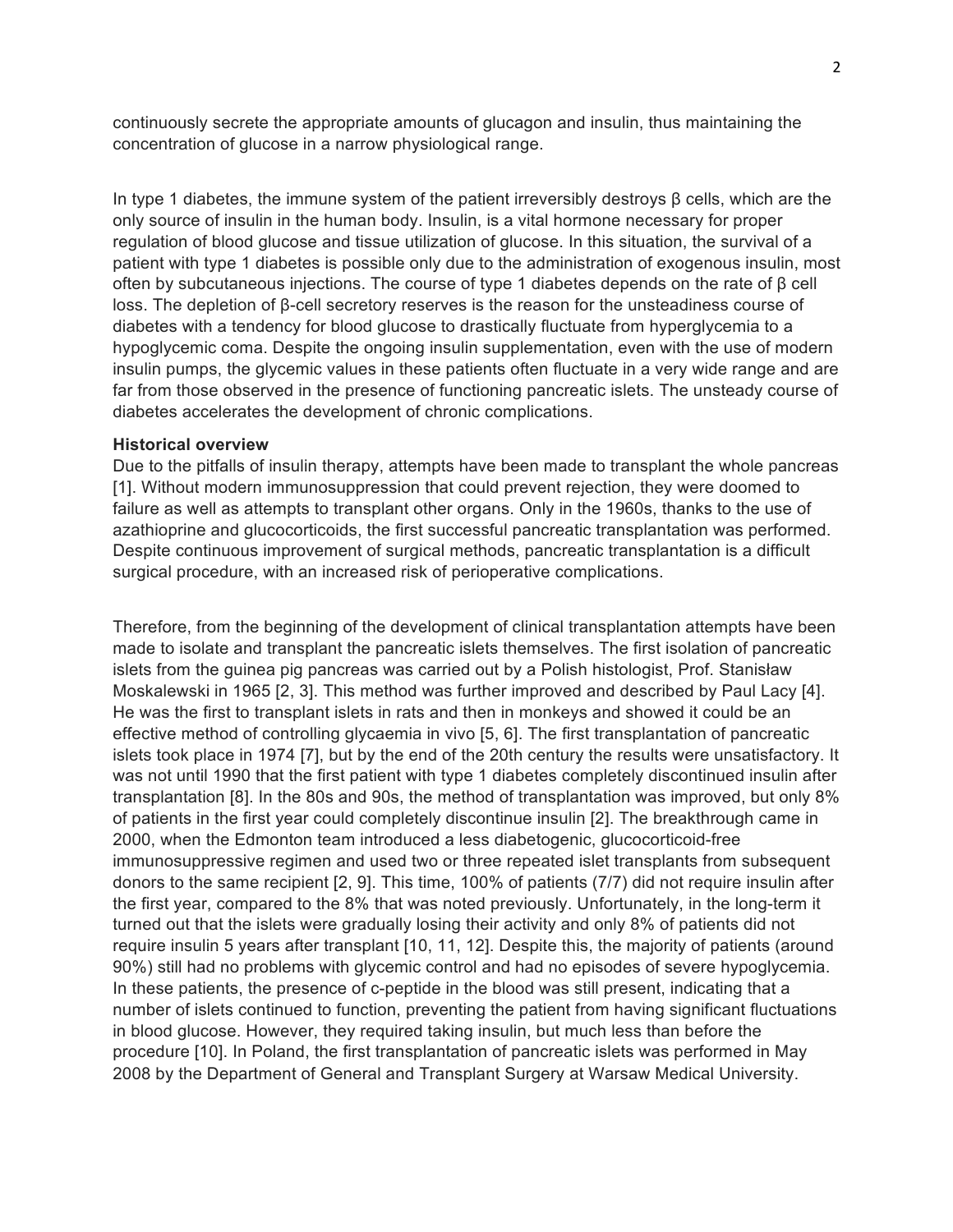## **Procedure**

In patients with type 1 diabetes, we perform allogeneic transplantation of pancreatic islets isolated from the pancreas of the deceased donor, in three possible variants:

1) transplantation of pancreatic islets (ITA - Islets Transplant Alone),

2) pancreatic islet transplantation with kidney transplantation (SIKTx - Simultaneous Islets Kidney Transplantation),

3) transplantation of pancreatic islets after kidney transplantation (IAK - Islets After Kidney Transplantation)

It is worth mentioning that pancreatic autotransplantation is also performed in patients undergoing complete pancreatectomy due to non-treatable pain in the course of chronic pancreatitis. This operation makes it possible to remove the fibrotic pancreas, and the infusion of isolated islets, even if it does not always provide insulin dependence, it protects against the unstable course of diabetes and episodes of severe hypoglycemia. A thorough discussion of this procedure goes beyond the scope of this article.

The pancreatic islet transplantation itself involves the infusion of pancreatic islets suspended in fluid containing human albumin and heparin into the portal vein of the patient. The portal vein catheter is inserted transcutaneously, then transfused under local anesthesia under USG and fluoroscopy or during mini laparotomy under general anesthesia through the branches of the colon veins. During the infusion, the islets migrate to the liver, where they settle, build into the liver tissue and undertake an endocrine function. In order to minimize the risk of portal vein thrombosis, the pancreatic islets are cleared of exocrine tissue so that the total volume of the transplanted tissue is not greater than 12ml.

In addition, pressure in the portal system is monitored during the procedure. An increase in pressure above 20mmHg or a double increase in pressure in the portal vein in relation to the initial value causes the necessity to suspend the supply of islets and wait until normalization of pressure. In patients without liver disease, there is practically no such high pressure rise during infusion of allogeneic islets, even when it is a 3rd or 4th transplant. The risk is much greater during the infusion of autologous islets, especially when the volume of the islet tissue is greater than 20ml.

Intrahepatic islet transplantation is by far the most optimal place for their implantation. Intrahepatic islet transplantation is associated with maintaining insulin secretion to the liver, which ensures first-pass effect and thus prevents hyperinsulinemia. At the same time, the pulsatile nature of insulin secretion is maintained, which has a beneficial effect on the inhibition of hepatic glucose production [13]. It is also possible to give islets to the intestine, spleen, kidney and peritoneal cavity, but these methods are rarely used, due to their limited effectiveness [14]. Even though being the most effective, the specimen administration also has its drawbacks. Immediately after infusion of the islets into the portal vein blood stream, the inflammatory process activates with the activation of platelets and leukocytes, which leads to damage to a significant number of islets, even as high as 50% [15]. Immediately after the infusion, an increase in transaminase activity to approximately 200 IU / ml is usually observed, which is normalized within 2 weeks. At this time, patients receive prophylactically low-molecularweight heparin subcutaneously.

## **Indications ITx**

In the absence of other methods of causal treatment of diabetes, both pancreas and pancreatic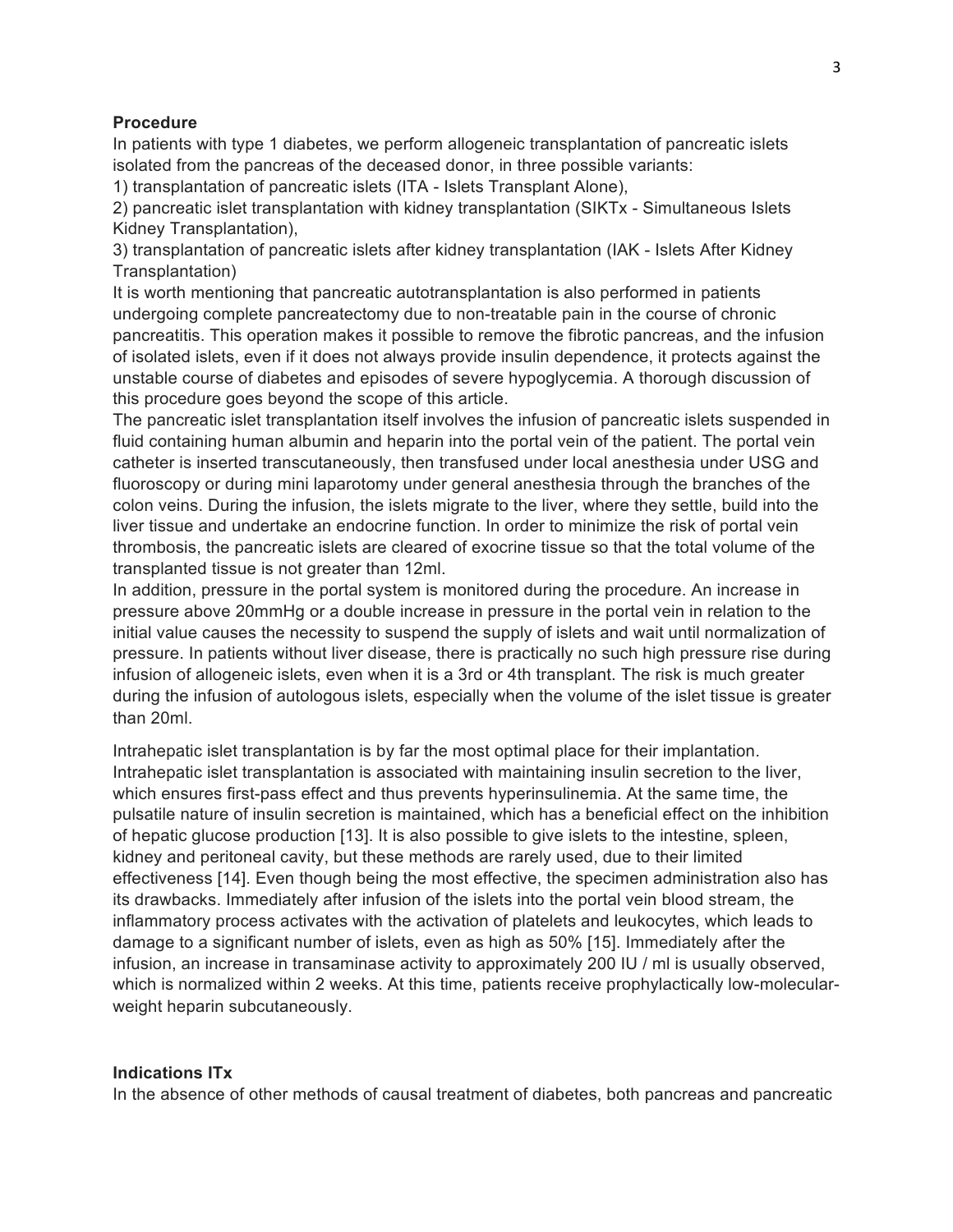islet transplantation remain the only methods to restore the physiological secretion of endogenous insulin. All other treatment options proposed for people with diabetes are limited to regulating plasma glucose. The longer the diabetes lasts, the greater the risk of seizures of unconscious hypoglycemia [16, 17]. The physiological symptoms associated with lowering blood glucose, such as hunger, tachycardia, agitation, which would stimulate the patient to eat a meal or drink a sweet liquid disappears. In this situation, the glucose level drops even lower, often below 50-60mg%, which causes symptoms associated with hypoglycemia in the central nervous system. The patient suddenly experiences disturbances of consciousness, often loses logical contact with the environment, there are qualitative or quantitative disturbances of consciousness, convulsions may appear.

The patient usually requires the help of third parties, oral glucose or glucagon injection. If such an incidence occurs during sleep, it can be the cause of death. Hypoglycemia attacks occur despite the most optimal insulin therapy, the use of pumps, subcutaneous measuring and alarming sensors with low glucose levels.

Hence, the indications for performing islet transplantation (ITA - Islets Transplant Alone) are type 1 diabetes mellitus without accompanying renal failure accompanied by frequent, severe episodes of hypoglycemia, without prodromal symptoms with a threshold of hypoglycemia below 50 mg / dl (risk of lethal neuroglycopenia), unstable course of diabetes despite attempts to modify treatment, poor metabolic control, recurrent ketoacidosis or large emotional problems associated with exogenous insulin therapy [17].

Pancreatic islet transplantation with kidney transplantation (SIKTx - Simultaneous Islets Kidney Transplantation) is performed in patients with type 1 diabetes and end-stage renal disease, renal replacement therapy, but also as a pre-emptive transplant.

On the other hand, transplantation of islets after kidney transplantation (IAK - Islets After Kidney Transplantation) is performed to prevent the progression of diabetic complications and recurrence of diabetic nephropathy in a transplanted kidney.

In particular, the last two variants seem to be the optimal form of treatment, because pancreatic islet transplantation is performed in patients who already receive immunosuppressive treatment against rejection of the transplanted kidney.

The main contraindication for pancreatic islet transplantation is the patient's high body mass and high insulin resistance, because in such situations the effectiveness of the procedure is significantly reduced. The result of transplantation depends on the greatest extent on the number and quality of isolated pancreatic islets obtained per kilogram of body weight. Based on the observation, it has been established that the desired amount that has a chance of a functional effect is at least 5,000 IEQ / kg bw (island equivalents)). Of the one million islets that are on average found in the pancreas, it is usually possible to isolate about 300-500 thousand IEQ. Of the isolated islets, ultimately, less than half survive and produce insulin. Thus, in most patients there is a need to perform sequential transplants. Detailed indications and contraindications for pancreatic islet transplantation are presented in Table 1.

## **Patient Evaluatiion**

The procedure of reporting the patient to pancreatic islet transplantation is similar to that of kidney transplantation. Patients who meet the qualification criteria and do not meet the criteria for disqualification, based on the general state assessment, cardiovascular efficiency and exclusion of infections and cancers, are placed on the National Waiting List. The patient's registration and qualification is formally carried out by the Transplant Registries of the Ministry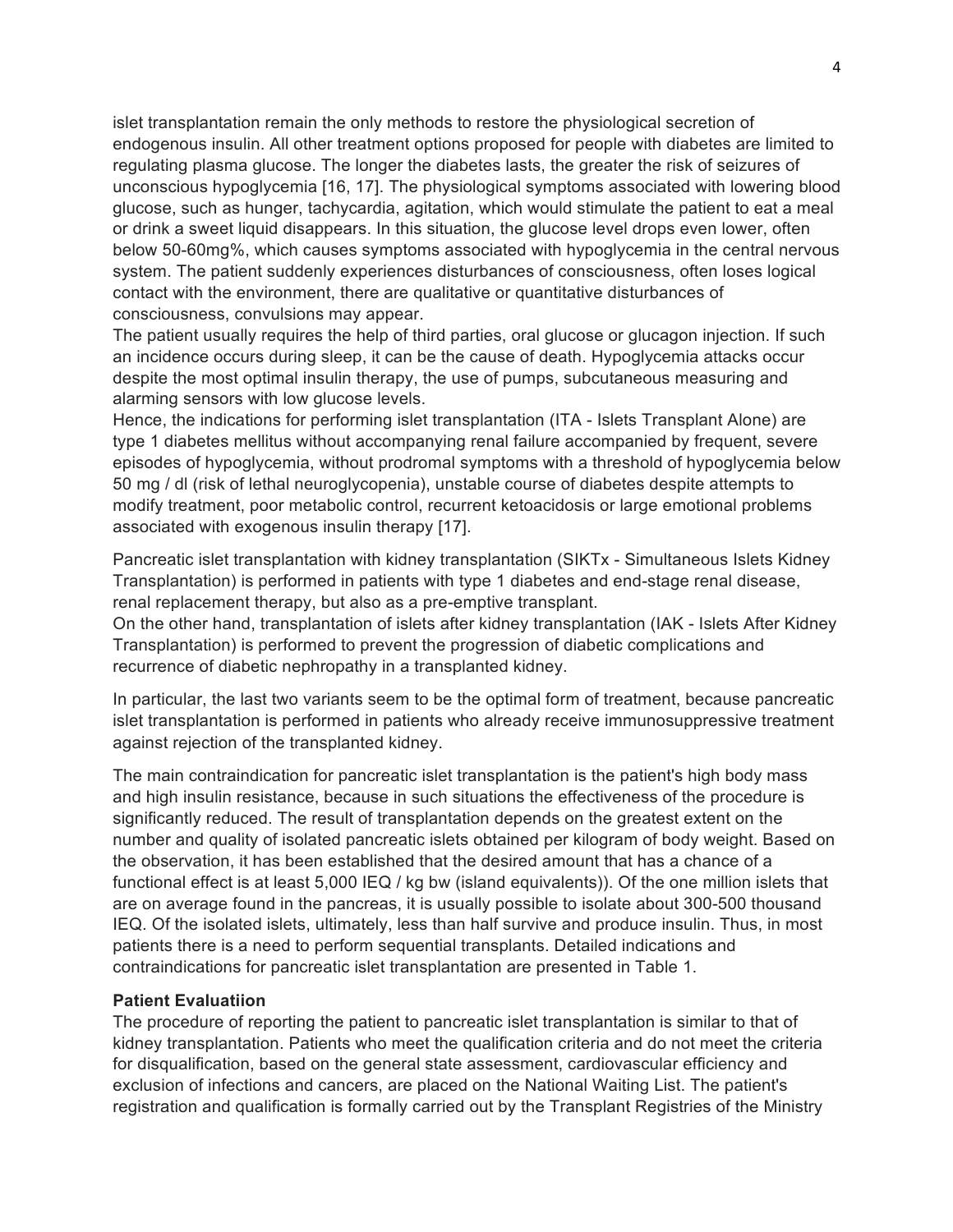of Health (https://rejestrytx.gov.pl/tx/). Patients are put on the waiting list by the physician form the islet transplant center. The recipient receives pancreatic islets from a donor with a consistent blood group. In the case of a waiting queue, priority is given to patients with an unnamed primary blood group and the smallest possible number of incompatible HLA antigens. Prior to the transplantation procedure, a cross-fertilization test is performed with the use of serological techniques. The source of lymphocytes for the cross-fertilization are from the lymph nodes of the deceased donor, which are exposed to the sera of potential recipients from the waiting list. Only recipients whose cross-check is negative, i.e. no cytotoxic antibodies against donor HLA antigens are considered. Transplantation occurs only when the appropriate amount and quality of pancreatic islets are obtained as a result of isolation. Similar to patients awaiting transplantation of a deceased kidney, the PRA-CDC (panel-reactive antibodies) test and the determination of anti-HLA antibodies in a solid phase assay are performed cyclically to assess the degree of immunization.

### **Possible complications**

Complications in the early period after transplantation of the pancreatic islets is rare and does not exceed 10% of all patients. The most common complication is bleeding from or into the liver (4%) and portal vein thrombosis (3%). Portal vein thrombosis occurs rarely, usually in sections, in the small branches of the portal vein and is not clinically significant and disappears without clinical consequences after anticoagulant therapy. Later complications are mainly associated with immunosuppressive therapy. Possible complications are shown in Table 2.

## **Transplantation procedure**

Pancreas transplantation is a vast surgical procedure, performed under general anesthesia, which requires, in addition to vascular anastomoses, anastomosis of the donor duodenum with the intestine or bladder of the recipient in order to drain the pancreatic juice. About 10-15% of recipients lose a pancreas transplant due to portal vein thrombosis in a short time after surgery. Another 15-20% of patients may require surgery again due to bleeding, abscess or other complications. Mortality in the first year after surgery is a low. In the case of successful surgery, it is effective in the majority of patients. Patients do not require insulin immediately after surgery. Despite the risk of complications described above, 5 years after transplantation, 50-60% of patients still have the graft function and patients do not require exogenous insulin. However, due to the risk of complications, pancreatic transplantation is used only in a selected group of patients with type 1 diabetes and sporadically in patients with type 2 diabetes. In Poland, this method of treatment is mainly recommended for patients with type 1 diabetes and end-stage renal failure requiring renal replacement therapy. In this case, the kidneys and pancreas are transplanted simultaneously. The pancreas can also be transplanted sometime after kidney transplantation. The second group is patients with normal renal function, whose daily life is drastically impaired due to unstable diabetes, despite the use of optimal insulin therapy.

Islet transplantation is a minimally invasive alternative to whole pancreas transplantation and is a safe, non-aggravating method of surgical treatment. Such a procedure is a much easier procedure and has a smaller number of complications, but also gives a smaller chance of achieving insulin dependence. It seems that both methods, i.e. pancreas transplantation and transplantation of isolated pancreatic islets should be treated as complementary methods. In the case of failure of pancreas transplantation, the patient may be offered the next transplantation of islets, and the patient with transplanted islet insufficiency - pancreatic transplantation.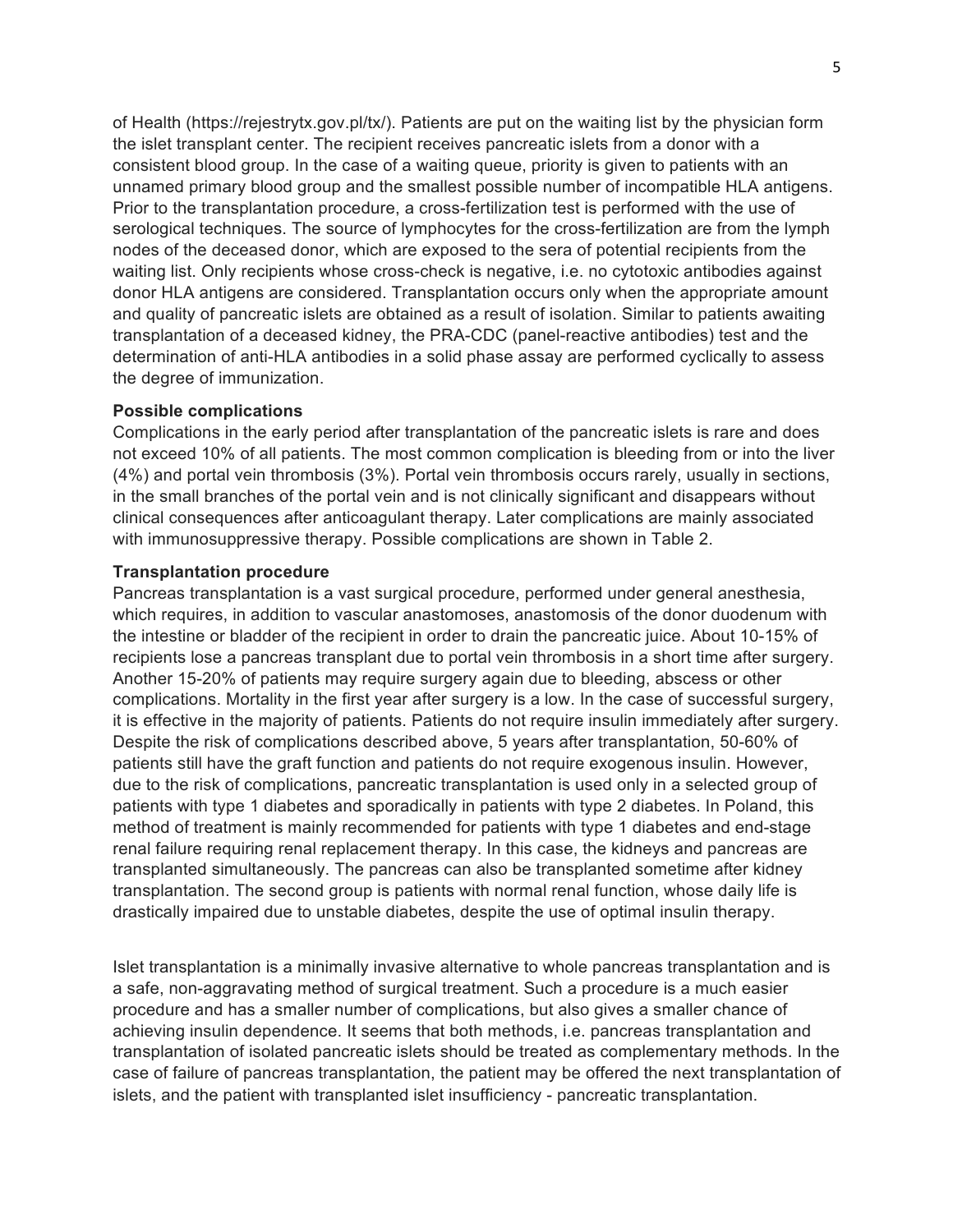#### **Metabolic effects and influence on late complications of diabetes**

Transplantation of pancreatic islets to the liver via the portal vein is a safe method, but the metabolic results are currently worse than in the case of whole pancreas transplantation. The results of transplantation depend on the quantity and quality of the transplanted islets and on the immunosuppressive treatment used, as well as therapy reducing intravascular coagulation or non-specific inflammation. The final result of the transplantation can be assessed only a few weeks after the surgery, because the pancreatic islets need time to rebuild the vascular system. Only then are they able to properly produce insulin, glucagon and other peptides in response to stimulus and blood glucose levels. Currently, when stronger immunosuppressant drugs are used than those proposed by the Edmonton center 13 years ago, the results of islet transplantation are much better than those published in 2005. Not just 8%, but 50-60% of patients do not require insulin administration 5 years after the procedure. It should be emphasized that achieving insulin independence is not the main goal of pancreatic islet transplantation. The main goal, is to achieve a stable course of the disease with glycosylated hemoglobin below 7%, with the concentration of fasting c-peptide above 0.3ng / ml, which effectively eliminates life-threatening hypoglycemic states. This is reflected in the Igls classification used to assess the function of transplanted pancreatic islets, resulting from the consensus of experts established in January 2017 at the 1st IPITA / EPITA Opinion Leaders Workshop in Igls, Austria (Table 3) [18]. Currently, the decisive factor determining the effective therapy of diabetic patients is the assessment of glycosylated hemoglobin below 6.5%. Restoration of endogenous insulin secretion after islet transplantation has a beneficial effect on lipid disorders, and preserved secretion of c-peptide, even in the absence of full insulin dependence, definitely inhibiting the development of secondary diabetes complications: reduces the incidence of life-threatening hypoglycemia, inhibits the development of nephropathy, retinopathy and diabetic enteropathy [19]. Even in the case of only residual secretory function of the transplant, patients do not have severe, symptomatic hypoglycemia [20].

## **Loss of function**

A significant percentage of patients have a progressive deterioration of the function of transplanted pancreatic islets, even in spite of their initially excellent function. There are two possible proposed mechanisms leading to the destruction of β cells [21]. The first of these is autoaggression, which may occur with an increase in anti-GAD (anti-GAD) and anti-IC (ICA) antibody titers, but may be dominated by a mechanism of cellular cytotoxicity that we can neither monitor nor prevent or stop. The second mechanism is alloagression, i.e. rejection in both the cellular and humoral mechanisms. Due to considerable technical difficulties in obtaining material for histo-pathological examination, the basis for diagnostics in the search for the cause of the deterioration of island function is the search for autoantibodies and anti-HLA antibodies, including those specific for the donor (DSA). Even if the potential mechanism responsible for the deterioration of islet function is confirmed, treatment options are significantly reduced. A detailed explanation of pathomechanisms of the loss of the function of transplanted islets requires further detailed studies, the consequence of which will probably be an improvement in results. It is worth noting, patients in the course of a single pancreatic islet transplant eventually receive less than half the number of the healthy person's islets. Therefore, even if insulin dependence is achieved, these patients still have the limit efficiency of β cells and only a small metabolic reserve. If you increase your intake of carbohydrates and / or calories, reduce physical strain or increase your body weight, you may need to re-use your insulin. Decreased insulin sensitivity is compensated by the more and more intense secretion by β cells. It seems that, as in type 2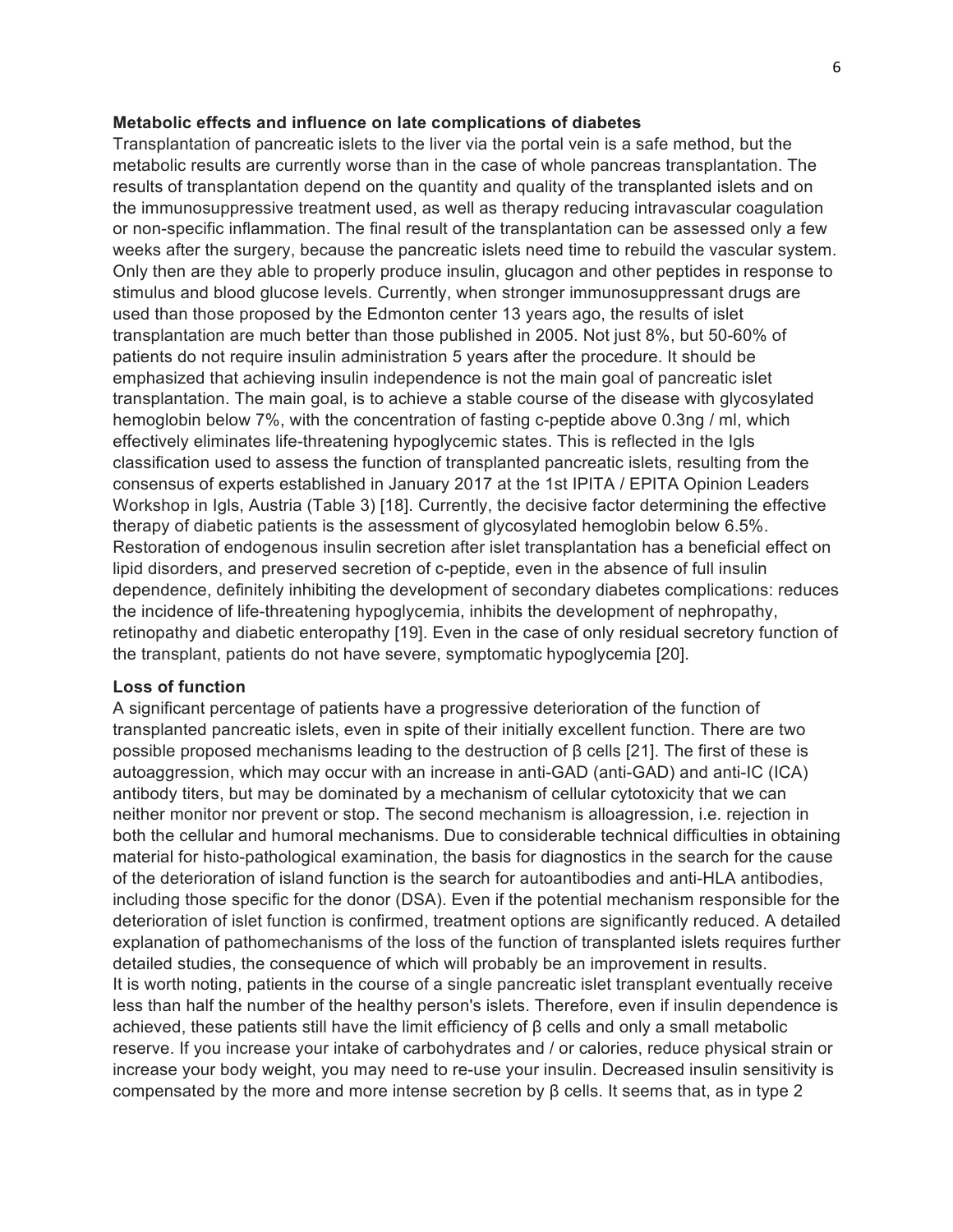diabetes, in the case of increased insulin resistance, compensatory hyperinsulinemia leads to exhaustion of the secretory capacity of transplanted β cells. Therefore, even a re-weight reduction does not have to guarantee a return to insulin dependence. According to the "accelerator hypothesis", insulin resistance is considered to be the main causative agent of diabetes, which is supposed to increase the apoptosis of  $\beta$  cells, causing the release of pancreatic antigens and activation of the immune response [22].

## **Monitoring of islet graft function.**

Despite the progress that has been made in isolation and immunosuppressive techniques, progressive loss of function of transplanted islets is observed, as mentioned above, and insulin dependence is limited in time, even despite the good initial function of transplanted β cells. Due to the lack of diagnostic possibilities allowing for the selection of patients in whom it will not be possible to obtain a stable satisfactory function of transplanted pancreatic islets, the monitoring of β-cell function is of key importance. The assessment of the function of pancreatic islets is complicated and reflects the complexity of the process involved in regulating blood glucose. Proper monitoring of β-cell function should include: the glycemic profile, glycemic index assessment, hypoglycemia awareness and functional studies analyzing glucose and c-peptide concentrations after exposure to a standardized insulin stimulatory stimulant such as arginine, glucagon, glucose or mixed meal (Mixed Meal Tolerance Test). The most frequently used to assess the function of transplanted β cells is the beta-score system (Table 4) [23]. The higher the total score, correlates with better pancreatic islet function. In order to calculate the betascore you need information about the c-peptide value in the 90-minute Mixed Meal Tolerance Test. However substantively justified, conducting such an assessment is particularly burdensome for the patient. Therefore, easier ways to apply this in everyday practice is sought after. The basis for the monitoring of transplantation remains the determination of c-peptide concentration, glycated hemoglobin and glucose concentration. It is also possible to use coefficients based on fasted blood glucose, c-peptide or HbA1c, and data from an interview with daily insulin requirement on a single blood sample. These are: Secretory Unit of Islet Transplant Objects (SUITO) [24], Transplant Estimated Function (TEF) [25], Homeostasis Model Assessment (HOMA) 2-B% [26], coefficient c-peptide / glucose (CP / G ), coefficient c-peptide / glucose creatinine (CP / GCr) [27] and BETA-2 score [28]. The authors' experience shows that BETA-2 score and SUITO are particularly useful and valuable in monitoring the function of pancreatic islets [29]. It seems that they may replace more complex functional tests in the future, as the calculation of eGFR significantly reduced the performance of 24-hour urine collection to determine creatinine clearance.

## **Summary:**

Currently, both pancreas and islet transplantation remain the only methods to restore the physiological secretion of endogenous insulin. Transplantation of pancreatic islets, is a minimally invasive alternative to transplantation of the whole pancreas and is a safe, nonintrusive method of treatment. It seems to be the optimal form of management especially in patients with kidney transplants already receiving immunosuppressive treatment to prevent rejection of transplanted kidney.

Despite the progress that has been made in isolation and immunosuppressive techniques, progressive loss of the function of transplanted islets is observed, and insulin dependence is in most cases limited in time, despite the good initial function of transplanted β cells. Therefore, the achievement of non-insulin dependence is not the primary goal of pancreatic islet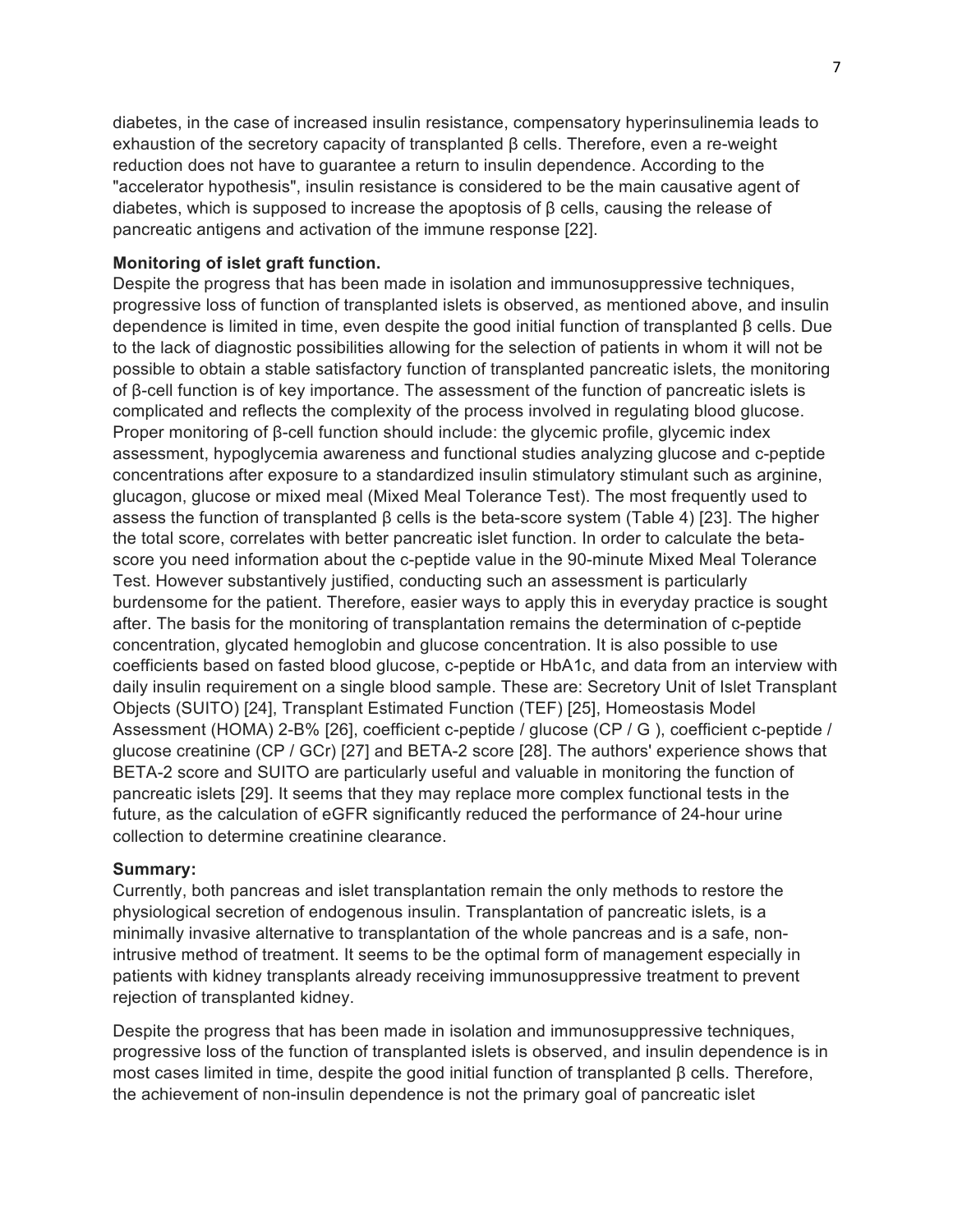transplantation. The main goal, is to stabilize the disease, minimize the risk of secondary complications and eliminate life-threatening episodes of severe hypoglycemia.

### **References:**

- 1. Williams PW. Notes on diabetes treated with extract and by grafts of sheep's pancreas. Br Med J 1894; 2: 1303-1304.
- 2. Witkowski P, Misawa R, Millis MJ. Pancreas and islet transplantation. In: Mattews (ed): Shackelford's Surgery of the Alimentary Tract, 7th Edition. 2010, Elsevier, Philadelphia, PA.
- 3. Moskalewski S. Isolation and culture of the islet of the Guinea pig. Gen Comp Endocrinol. 1965; 44: 342-353.
- 4. Lacy PE, Kostianovsky M. Method for the isolation of intact islets of Langerhans from the rat pancreas. Diabetes. 1967; 16: 35-39.
- 5. Ballinger WF, Lacy PE. Transplantation of intact pancreatic islets in rats. Surgery 1972; 72: 175-186.
- 6. Scharp DW, Murphy JJ, Newton WT i wsp. Transplantation of islets of Langerhans in diabetic rhesus monkeys. Surgery. 1975; 77: 100-105.
- 7. Najarian JS, Sutherland DE, Matas AJ i wsp. Human islet transplantation: a preliminary report. Transplant Proc 1977; 9:233–236.
- 8. Scharp DW, Lacy PE, Santiago JV i wsp. Insulin independence after islet transplantation into type I diabetic patient. Diabetes. 1990; 39: 515-8.
- 9. Shapiro AM, Lakey JR, Ryan EA i wsp. Islet transplantation in seven patients with type 1 diabetes mellitus using a glucocorticoid-free immunosuppressive regimen. N Engl J Med 2000; 343: 230-8.
- 10. Ryan EA, Paty BW, Senior PA i wsp. Five-year follow-up after clinical islet transplantation. Diabetes 2005; 54: 2060-9.
- 11. Witkowski P, Bader-Zakai S, Rana A i wsp. Pancreatic islet transplantation, what has been achieved since Edmonton breakthrough. Ann Transplant 2006; 11: 5-13; discussion 32-43.
- 12. Witkowski P, Herold K. Islet transplantation for Type 1 diabetes: Where are we going? Nat Clin Pract Endocrinol Metab 2007; 3:2-3.
- 13. Meier JJ, Hong-McAtee I, Galasso R i wsp. Intrahepatic transplanted islets in human secrete insulin in a coordinate pulsatile manner directly into the liver. Diabetes 2006; 55: 2324-2332.
- 14. Pepper AR, Gala-Lopez B, Ziff O, Shapiro AM. Revascularization of Transplanted Pancreatic Islets and Role of the Transplantation Site. Clin Dev Immunol. 2013;2013:352315.
- 15. Bennet W, Groth CG, Larsson R, Nilsson B, Korsgren O. Isolated human islets trigger an instant blood mediated inflammatory reaction: implications for intraportal islet transplantation as a treatment for patients with type 1 diabetes. Uppsala Journal of Medical Sciences, 2000; 105: 125–133.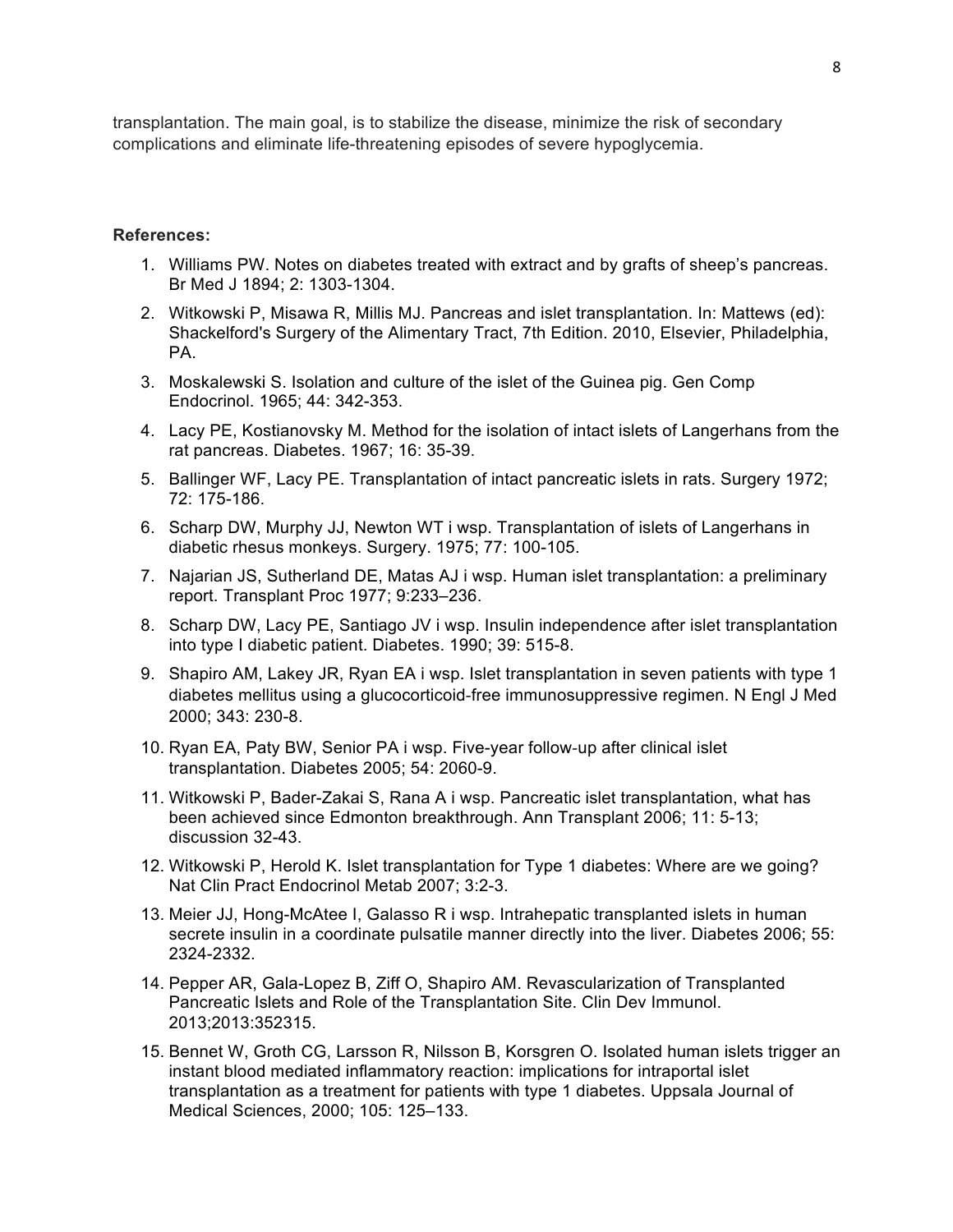- 16. Cryer PE. Mechanisms of hypoglycemia-associated autonomic failure and its component syndromes in diabetes. Diabetes. 2005; 54: 3592-601.
- 17. Pedersen-Bjergaard U, Pramming S, Heller SR i wsp. Severe hypoglycaemia in 1076 adult patients with type 1 diabetes: influence of risk markers and selection. Diabetes Metab Res Rev. 2004; 20: 479-86.
- 18. Rickels MR, Stock PG, De Koning EJP, and all. Defining otcomes for B-cell replacement therapy in the treatment of diabetes: a consensus report on the Igls criteria from the IPITA/EPITA opinion leaders workshop. Transplant International. 2018; 31: 343-352.
- 19. Shapiro A.M.J. Islet transplant and impact on secondary diabetic complications: does Cpeptide protect the kidney? J. Am. Soc. Nephrol, 2003; 14: 2214-2216.
- 20. Shapiro AM1, Ricordi C, Hering BJ i wsp. International trial of the Edmonton protocol for islet transplantation. N. Engl. J. Med, 2006; 3555: 1318-30.
- 21. Tatum JA, Meneveau MO, Brayman KL. Single-donor islet transplantation in type 1 diabetes: patient selection and special considerations.Diabetes Metab Syndr Obes. 2017; 10:73-78.
- 22. Fourlanos S, Harrison LC, Colman PG. The accelerator hypothesis and increasing incidence of type 1 diabetes. Curr Opin Endocrinol Diabetes Obes. 2008; 15: 321-5.
- 23. Ryan EA, Paty BW, Senior PA, Lakey JR, Bigam D, Shapiro AM. Beta-score: an assessment of beta-cell function after islet transplantation. Diabetes Care. 2005; 28: 343-7.
- 24. Takita M, Matusmoto S. SUITO index for evaluation of clinical islet transplantation. Cell Transplant. 2012; 21: 1341-7.
- 25. Caumo A, Maffi P, Nano R i wsp. Transplant estimated function: a simple index to evaluate beta-cell secretion after islet transplantation. Diabetes Care. 2008; 31:301-5.
- 26. Wallace TM, Levy JC, Matthews DR. Use and abuse of HOMA modeling. Diabetes Care. 2004; 27: 1487-95.
- 27. Faradji RN, Monroy K, Messinger S i wsp. Simple measures to monitor beta-cell mass and assess islet graft dysfunction. Am J Transplant. 2007; 7: 303-8.
- 28. Forbes S, Oram RA, Smith A i wsp. Validation of the BETA-2 Score: An Improved Tool to Estimate Beta Cell Function After Clinical Islet Transplantation Using a Single Fasting Blood Sample. Am J Transplant. 2016; 16: 2704-13.
- 29. Gołębiewska JE, Solomina J, Thomas C i wsp. Comparative evaluation of simple indices using a single fasting blood sample to estimate beta cell function after islet transplantation. Am J Transplant. 2017 Dec 8. doi: 10.1111/ajt.14620.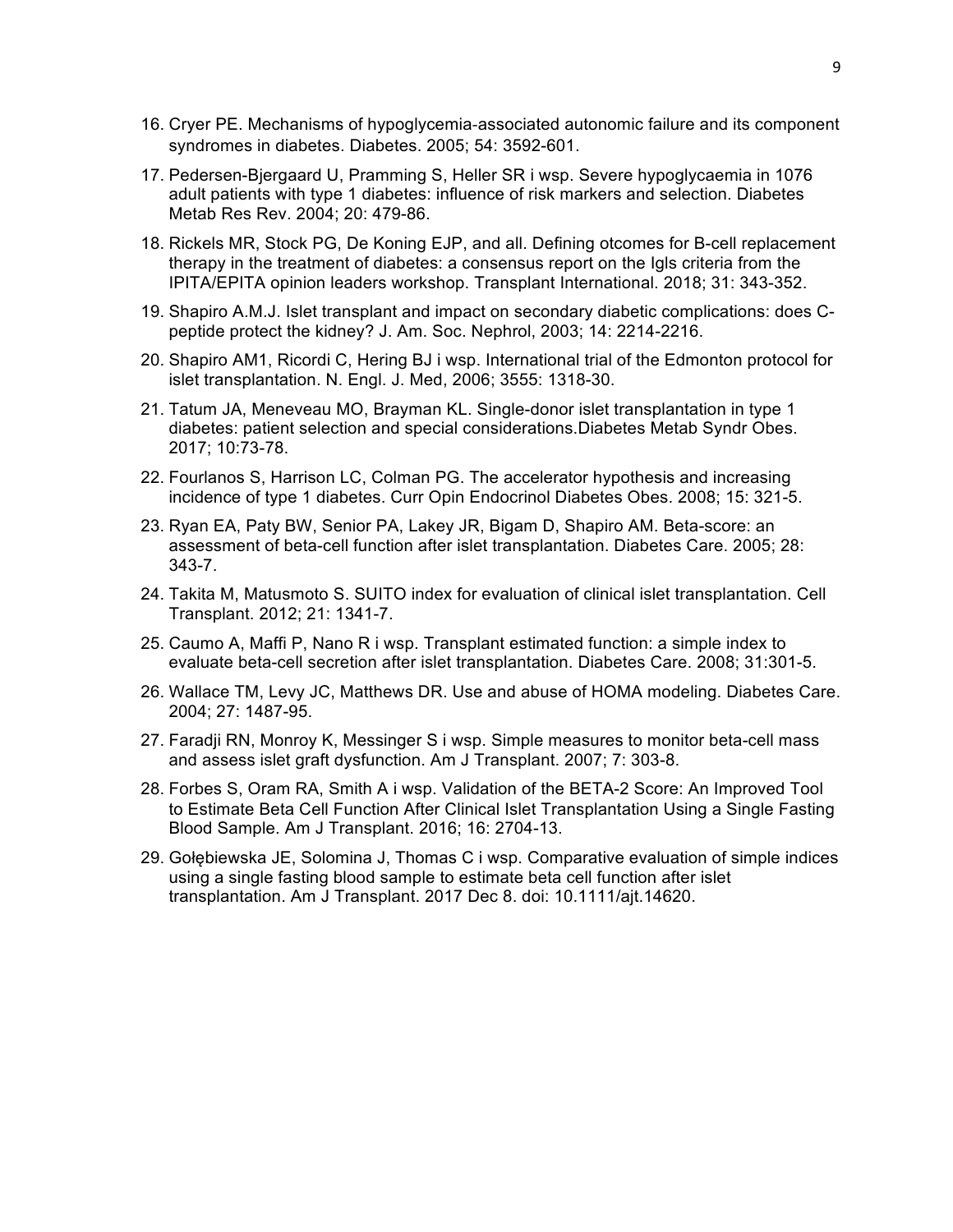# **Table 1. Indications and contraindications for pancreatic islet transplantation**

| Indications                 |                                                                                                                                                                                                                                                                                                                                                                                                                                 |  |  |  |  |  |
|-----------------------------|---------------------------------------------------------------------------------------------------------------------------------------------------------------------------------------------------------------------------------------------------------------------------------------------------------------------------------------------------------------------------------------------------------------------------------|--|--|--|--|--|
|                             | Type 1 diabetes lasting $\geq$ 5 years with a minimum of one complication:                                                                                                                                                                                                                                                                                                                                                      |  |  |  |  |  |
| $\bullet$                   | hypoglycemic episodes without preceding symptoms or with symptoms of central<br>nervous system hypoglycemia OR                                                                                                                                                                                                                                                                                                                  |  |  |  |  |  |
| ٠                           | Metabolic Liability understood as 2 or more episodes of severe hypoglycemia or 2<br>or more hospitalizations due to ketoacidosis during the year OR                                                                                                                                                                                                                                                                             |  |  |  |  |  |
| ٠                           | $HbA1c > 7%$ despite intensive insulin therapy                                                                                                                                                                                                                                                                                                                                                                                  |  |  |  |  |  |
|                             | no release of C-peptide (<0.3 ng / mL) on an empty stomach                                                                                                                                                                                                                                                                                                                                                                      |  |  |  |  |  |
| Contraindications           |                                                                                                                                                                                                                                                                                                                                                                                                                                 |  |  |  |  |  |
| Absolute contraindications: |                                                                                                                                                                                                                                                                                                                                                                                                                                 |  |  |  |  |  |
|                             | If you are a recipient of other organs other than the kidney, except those who have<br>pancreas who have lost the function of a transplanted pancreas.                                                                                                                                                                                                                                                                          |  |  |  |  |  |
| ٠                           | Unstable or untreated diabetic retinopathy                                                                                                                                                                                                                                                                                                                                                                                      |  |  |  |  |  |
| ٠                           | Active infection, including hepatitis B or C                                                                                                                                                                                                                                                                                                                                                                                    |  |  |  |  |  |
|                             | Invasive Aspergillosis, histoplasmosis, coccidioidomycosis in the last 12 months.                                                                                                                                                                                                                                                                                                                                               |  |  |  |  |  |
| ٠                           | Severe coexisting cardiovascular disease: heart attack over the last 6 months;<br>heart failure with EF <30% ejection fraction,                                                                                                                                                                                                                                                                                                 |  |  |  |  |  |
| ٠                           | Creatinine clearance <60 mL / min evaluated on the basis of 24-hour urine<br>collection and / or eGFR CKD-EPI <60 mL / min / 1.73 m2 (If it is suspected that<br>the assessment of renal function using the above methods may be inadequate<br>indicated there is a more accurate assessment e.g. using DTPA scintigraphy),<br>except for patients with end-stage renal failure qualified to or after renal<br>transplantation. |  |  |  |  |  |
|                             | Cirrhosis, Portal hypertension, Acute pancreatitis, Active peptic ulcer disease                                                                                                                                                                                                                                                                                                                                                 |  |  |  |  |  |
|                             | Active cancer or cured cancer before the relevant grace periodDodatni test ciazowy                                                                                                                                                                                                                                                                                                                                              |  |  |  |  |  |
|                             | Positive cross-match                                                                                                                                                                                                                                                                                                                                                                                                            |  |  |  |  |  |
| ٠                           | Unstable mental illness, or poorly pharmacologically controlled, inability to<br>cooperate due to diabetic character, Alcoholism or drug addiction                                                                                                                                                                                                                                                                              |  |  |  |  |  |
|                             | Inability to give informed consent to the procedure                                                                                                                                                                                                                                                                                                                                                                             |  |  |  |  |  |
| Relative contraindications: |                                                                                                                                                                                                                                                                                                                                                                                                                                 |  |  |  |  |  |
| ٠                           | Nicotinism (6-month abstinence required)                                                                                                                                                                                                                                                                                                                                                                                        |  |  |  |  |  |
|                             | Status after amputations of the lower knees, state after stroke                                                                                                                                                                                                                                                                                                                                                                 |  |  |  |  |  |
|                             | A history of liver disease or current abnormalities in laboratory tests, i.e. ALAT /<br>ASPAT aminotransferase activity> 3 x norm, excluding Gilbert's syndrome.                                                                                                                                                                                                                                                                |  |  |  |  |  |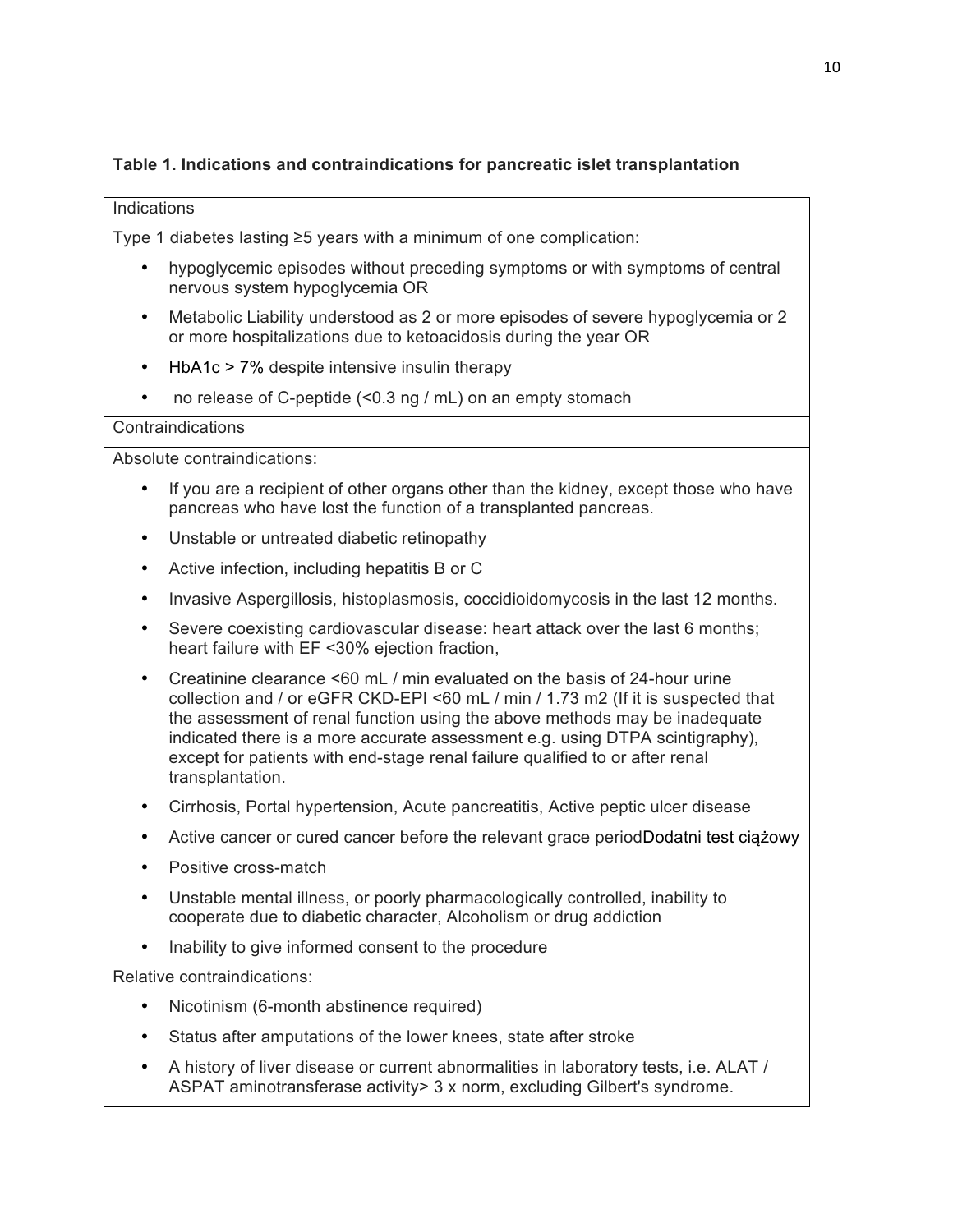# **Table 2. Possible complications related to pancreatic islets transplantation.**

- 1. The risk of pancreatic islet cells infection: Because pancreatic islet cells undergo a complex processing process, there is a risk that they will be superinfected with bacteria. Since the isolation of pancreatic islets is in accordance with restrictive procedures, the risk of infection is negligible.
- 2. Allergy to HLA antigens: In such a case, the availability of organs suitable for transplantation, e.g. the kidney, will be more limited.
- 3. Bleeding: It is very rarely necessary to undergo surgery to stop bleeding (1%).
- 4. Portal vein thrombosis (3%): The complication of the procedure may be a blood clot in the portal vein that partially or completely closes the flow in the main vein that delivers blood to the liver. This may lead to transient abnormalities in laboratory tests (increase in aminotransferases) or serious complications in the form of liver failure resulting in the necessity of transplantation or death. The risk of thrombus formation is proportional to the number of pancreatic islets given. Therefore, a very small volume, i.e. approx. 10 ml, is used for transplantation and given together with heparin. For the next 7 days, prophylaxis with low molecular weight heparin is carried out.
- 5. Damage to the abdominal organs It may involve puncturing the gallbladder, large intestine, hepatic artery or other structures during the pancreatic islet delivery procedure. The provision of complications related to the placement of the catheter in the portal vein may require surgery, but the risk of such complications is low (<5%).
- 6. Failure to gain access to the portal vein It may happen that a radiologist for various reasons (e.g. a history of thrombosis), will not be able to puncture the portal system. In this situation, it is possible to transplant the pancreatic islets during the surgery.
- 7. Low blood pressure Hypotension which is not related to bleeding but resulting from pancreatic islet transplantation is a rare complication.
- 8. Hypoglycemia After transplantation of pancreatic islets, severe hypoglycemia may occur, due to the release of insulin from parts of disintegrating islets
- 9. Failure to achieve independence from insulin Even if the pancreatic islet transplant is successful, the patient may still need to take insulin. In this situation, a further transplantation of pancreatic islets, pancreas transplantation is possible, or it may be advisable to continue to take insulin at the modified dose.
- 10. Unspecified time of functioning of the transplanted pancreatic islets: Even if the initial function of transplanted islets is good, it is not known how long it will be preserved.
- 11. Increased retinopathy During the first year after transplantation of pancreatic islets, the changes of the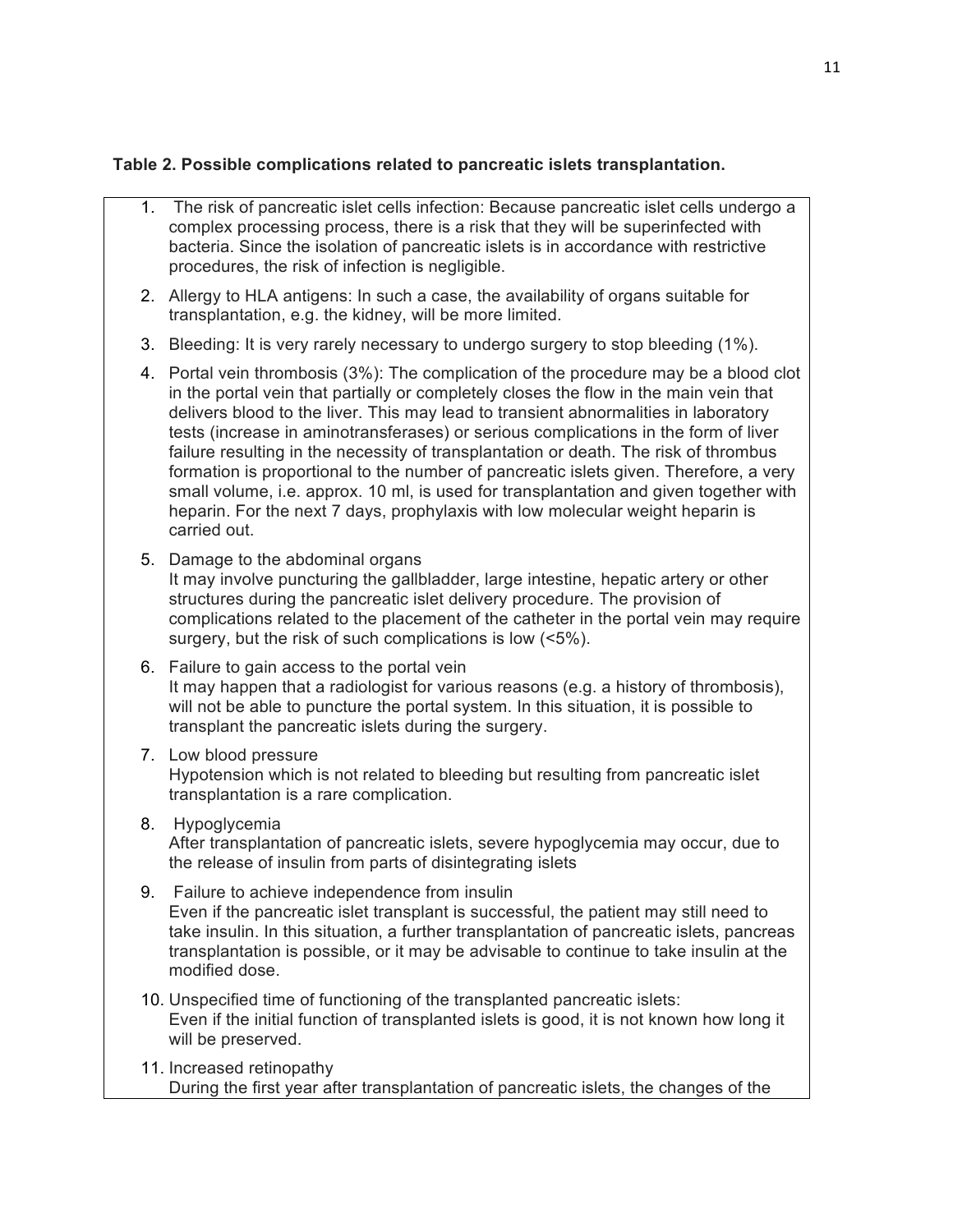nature of retinopathy may intensify. After a year, the changes usually stabilize.

**Table 3. Igls classification for the assessment of the function of transplanted pancreatic islets [18]**

| $\beta$ -cell<br>Graft<br><b>Functional</b><br><b>Status</b> | HbA <sub>1</sub> c $%$<br>(mmol/mol)* | <b>Severe</b><br>hypoglycemic<br>episodes,<br>events per<br>year | <b>Insulin</b><br>requirements<br>(U/kg/day) | C-peptide    | <b>Treatment</b><br><b>Success</b> |
|--------------------------------------------------------------|---------------------------------------|------------------------------------------------------------------|----------------------------------------------|--------------|------------------------------------|
| <b>Optimal</b>                                               | ≤6.5 $(48)$                           | None                                                             | None                                         | > Baseline † | Yes                                |
| Good                                                         | < 7.0(53)                             | None                                                             | $< 50\%$ baseline $\pm$                      | > Baseline + | Yes                                |
| <b>Marginal</b>                                              | <b>Baseline</b>                       | $\leq$ Baseline §                                                | $\geq 50\%$ baseline                         | > Baseline † | $No \mathcal{T}$                   |
| <b>Failure</b>                                               | <b>Baseline</b>                       | Baseline **                                                      | <b>Initial Output</b>                        | Baseline † † | No.                                |

HbA1c, glycated hemoglobin. Baseline, pre-transplant assessment.

\*Mean glucose should be used to provide an estimate of the HbA1c in the setting of marked anemia or administration of Dapsone

[10].

.

†Should also be >0.5 ng/ml (>0.17 nmol/l) fasting or stimulated.

‡Should also be <0.5 U/kg/day; might include the use of noninsulin anti-hyperglycemic agents. §Should severe hypoglycemia occur following treatment, then continued benefit may require assessment of hypoglycemia

awareness, exposure to serious hypoglycemia [<54 mg/dl (3.0 mmol/l)], and/or glycemic variability/lability with demonstration

of improvement from baseline.

¶Clinically, benefits of maintaining and monitoring b-cell graft function may outweigh risks of maintaining immunosuppression.

\*\*If severe hypoglycemia was not present before b-cell replacement therapy, then a return to baseline measures of glycemic

control used as the indication for treatment (Table 2) may be consistent with b-cell graft failure. ††May not be reliable in uremic patients and/or in those patients with evidence of C-peptide production prior to b-cell replacement therapy.